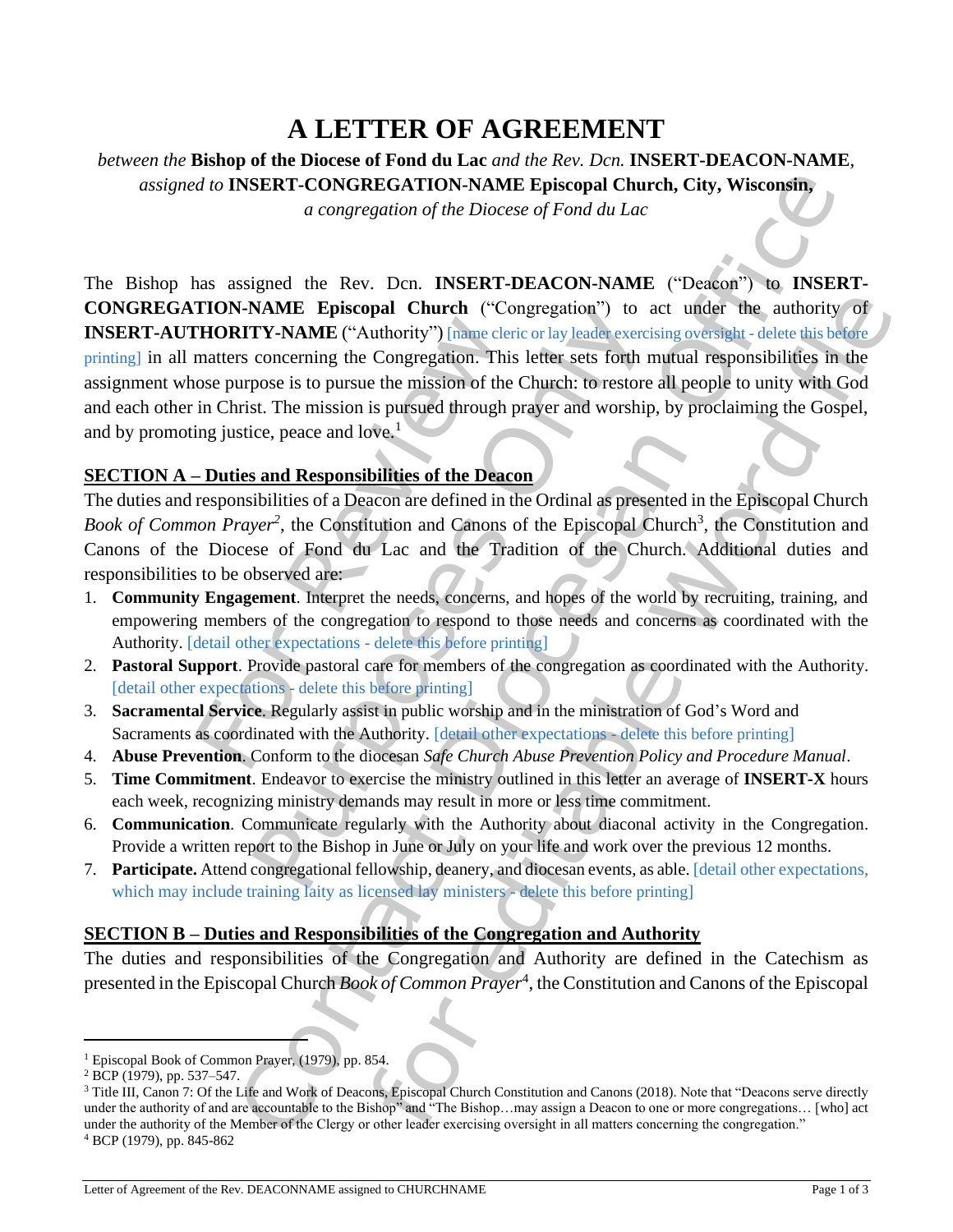Church<sup>5</sup>, the Constitution and Canons of the Diocese of Fond du Lac and the Tradition of the Church. The Authority will communicate with the Bishop about the Deacon's activity in the Congregation.

## **SECTION C – Duties and Responsibilities of the Bishop**

**Example Solution** (a filtre Bishop<br>
ansibilities of a Bishop are defined in the Contact and Carons of the Episcopia Church<sup>2</sup>, the<br> *Constitution* and Carons of the Episcopia Church<sup>2</sup>, the<br> *Constitution* and Carons of t The duties and responsibilities of a Bishop are defined in the Ordinal as presented in the Episcopal Church Book of Common Prayer<sup>6</sup> (pp. 510-523), the Constitution and Canons of the Episcopal Church<sup>7</sup>, the Constitution and Canons of the Diocese of Fond du Lac and the Tradition of the Church. The Bishop will provide guidance and be reasonably available for communication and meeting as necessary.

# **SECTION D – Compensation, Discretionary Fund and Travel Allowance of the Deacon**

- 1. **Compensation**. The Deacon may not receive compensation for performing sacramental ministry in the Church. If working in a non-sacramental capacity (e.g. church administrator or youth ministry coordinator), a separate Letter of Agreement requiring approval of the Bishop will be established.
- 2. **Other Income**. The Deacon may receive unsolicited gifts from members of the Congregation or honoraria for professional services performed on personal time outside of the Congregation.
- 3. **Discretionary Fund**. A Discretionary Fund may be established under the Deacon's control and conform to the diocesan *Discretionary Fund Policy of Use*.
- 4. **Travel Allowance**. The Congregation will provide the Deacon a travel allowance with payment made on a reimbursable basis<sup>8</sup> of up to \$ **INSERT-XXX** each year. [\$900 is norm - delete this before printing]

## **SECTION E – Additional Items**

- **Compensation, Discretionary Fund and**<br>tion. The Deacon may not receive comper-<br>i. If working in a non-sacramental capacity<br>b), a separate Letter of Agreement requiring<br>**ome**. The Deacon may receive unsolicited<br>for profe **Example 12**<br> **Example 12**<br> **Example 12**<br> **Example 12**<br> **Example 12**<br> **Example 12**<br> **Example 12**<br> **Example 12**<br> **Example 12**<br> **Example 12**<br> **Example 12**<br> **Example 12**<br> **Example 12**<br> **Example 12**<br> **Example 12**<br> **Example 12** variable for communication and inecting as increasing.<br>
retionary Fund and Travel Allowance of the Deacon<br>
rol receive compensation for performing sacramental capacity (e.g. church administrator or youth ministry in<br>
Agree 1. **Ministry Review**. The Deacon, Authority and Bishop will engage in a Ministry Review each year. Its purposes are to provide opportunity to assess how duties and responsibilities are being fulfilled, isolate areas which may not have received adequate attention and may adversely affect ministry, and clarify expectations.
- 2. **Resignation of Authority and Concluding the Agreement**.
	- a. On resignation of an Authority who is a member of the clergy, this letter is subject to renegotiation. The result may be continued assignment under another Authority or conclusion of the agreement.
	- b. When an Authority is a lay person, this letter will conclude at such time as a member of the clergy begins exercising oversight of the Congregation. A new letter may be agreed to if it is determined to continue assignment of the Deacon to the Congregation.
	- c. The Bishop may conclude this Letter of Agreement at any time and in any manner that does not conflict with the Constitution and Canons of the Church.

[Other optional additional items may include - delete this before printing]

**Continuing Education Allowance**. The Congregation will provide a Continuing Education Allowance of up to \$ **INSERT-XXX** each year.

<sup>5</sup> Title I: Organization and Administration, Episcopal Church Constitution and Canons (2018).

<sup>6</sup> BCP (1979), pp. 510-523.

<sup>7</sup> Title III, Canon 12: Of the Life and Work of a Bishop, Episcopal Church Constitution and Canons (2018).

<sup>8</sup> Documentation showing the expense must be provided to avoid tax liability.